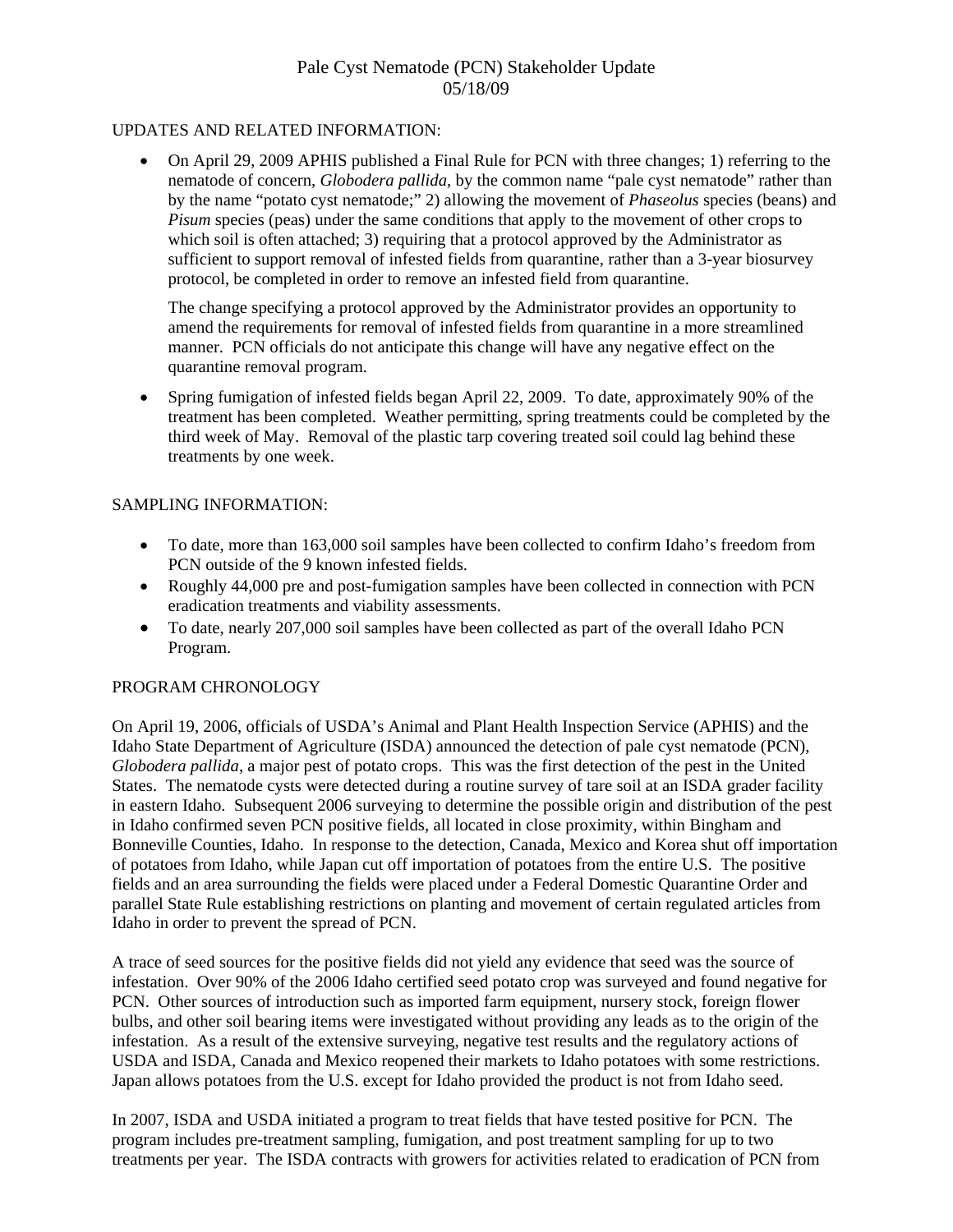## Pale Cyst Nematode (PCN) Stakeholder Update 05/18/09

infested fields including access, tilling, irrigation, and maintaining a bio-security planting at a fixed cost per acre. The first fumigation process was completed in May 2007. A bio-fumigant oil radish planted on the fields added an additional measure of control and prevented soil erosion over the summer months. The oil radish plants were tilled into the fields to replenish organic matter and rejuvenate the soil and release a compound which is toxic to the nematodes. No crops were grown for harvest in the infested fields in 2007 & 2008. The second year of fumigation treatments was completed in August 2008. Each year, the spring fumigant used was methyl bromide and the fall fumigant used was Telone II.

On November 1, 2007 a Federal Interim Rule and parallel Idaho State Rule went into effect, providing the framework for continued protection of Idaho and U.S. potato interests. Successful survey, regulatory, and eradication activities since the initial detection in 2006 have facilitated some regulatory relief in Idaho while forwarding the program objectives of: preventing the spread of PCN, delimiting the current infestation of PCN, eradicating PCN, restoring lost potato markets, and maintaining existing potato markets.

Regulated articles require either a limited permit or a certificate to move from the regulated areas. Equipment moving from regulated areas may be required to be cleaned. Cleaning can be done by USDA or by private parties, but USDA or ISDA must certify the cleaning. Based on a sequence of surveys, areas can be released from regulation. For low risk fields, one single survey with negative results can qualify equipment to move from the surveyed field without cleaning. Complete deregulation of fields requires at least two negative surveys taken by USDA or ISDA with at least a ten month interval between surveys.

On November 28, 2007, APHIS confirmed PCN in an additional field in Bingham County, Idaho as a result of continued intensive sampling. This find represented the eighth field infested with PCN in the regulated area in Idaho. The field has been regulated since August 28, 2006 under the Federal Order, Interim Rule, and Idaho State Rules covering PCN in Idaho. The field is adjacent to two of the other infested fields.

In 2007, approximately 5,000 acres regulated by the Federal Order in August of 2006 were released from regulated status. Additionally, corn and small grains were removed from the list of regulated articles. Peas and beans were added to the list of regulated articles.

In an effort to provide the best protection possible to the potato production and marketing system, approximately 3,200 acres were added to the regulated area in Bingham, Bonneville, and Jefferson Counties in response to the publication of the Interim Rule for PCN. These fields were known to have been farmed by an operator the same year as one of the infested fields during the past 10 years and had at least one crop of potatoes during the past 10 years.

In March 2008, more than 1,400 acres of farmland in Bingham and Bonneville Counties successfully completed a soil survey protocol, resulting in their release from Federal Regulation. In June 2008, the PCN Program deregulated over 580 acres of farmland that was subjected to intense survey and found free of PCN.

On December 9, 2008, approximately 1,200 acres of farmland in Bingham and Bonneville Counties successfully completed a soil survey protocol resulting in their release from federal regulation for PCN. The December release represents the third release in 2008 of fields that successfully completed the survey-release protocol. In total, more than 3,100 acres were released in 2008 after completing the intensive survey protocol without PCN detection.

On December 11, 2008, APHIS confirmed PCN in another field located in Bingham County, Idaho as a result of continued intensive sampling. This find represents the 9th field infested with PCN in the regulated area in Idaho and is in close proximity to the other infested fields. The field has been regulated